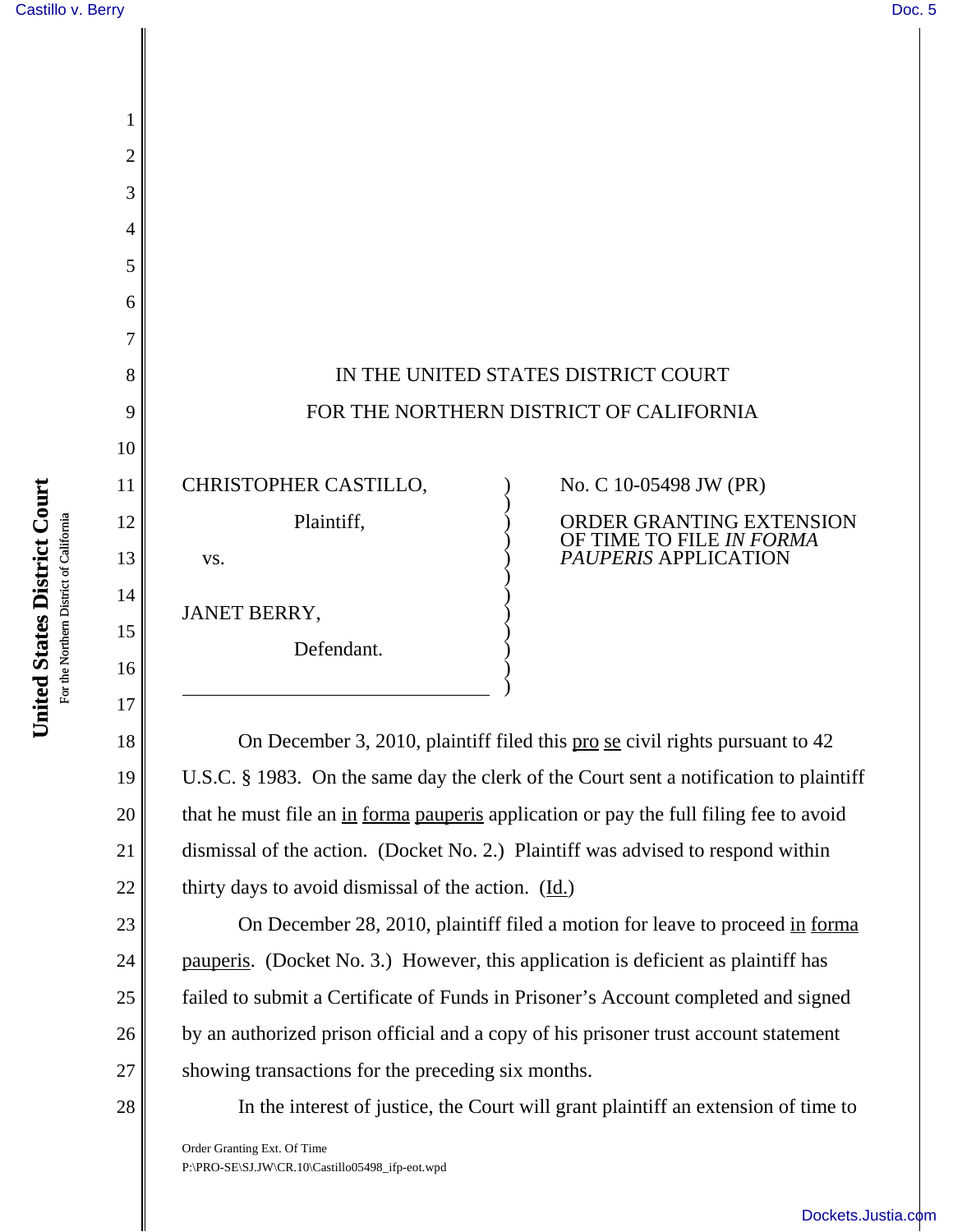file the missing documents, *i.e.*, a Certificate of Funds in Prisoner's Account completed and signed by an authorized officer at the prison and a copy of his prisoner trust account, **no later than thirty (30) days** from the date this order is filed. In the alternative, plaintiff may pay the full \$350.00 filing fee.

**Failure to respond in accordance with this order in the time provided may result in dismissal of this case without prejudice for failure to pay the filing fee without further notice to plaintiff.** 

The clerk shall enclose two blank copies of the court's Certificate of Funds in Prisoner's Account with a copy of this order to plaintiff.

DATED: April 7, 2011

mes/hore JA**MES** WARE

United States District Chief Judge